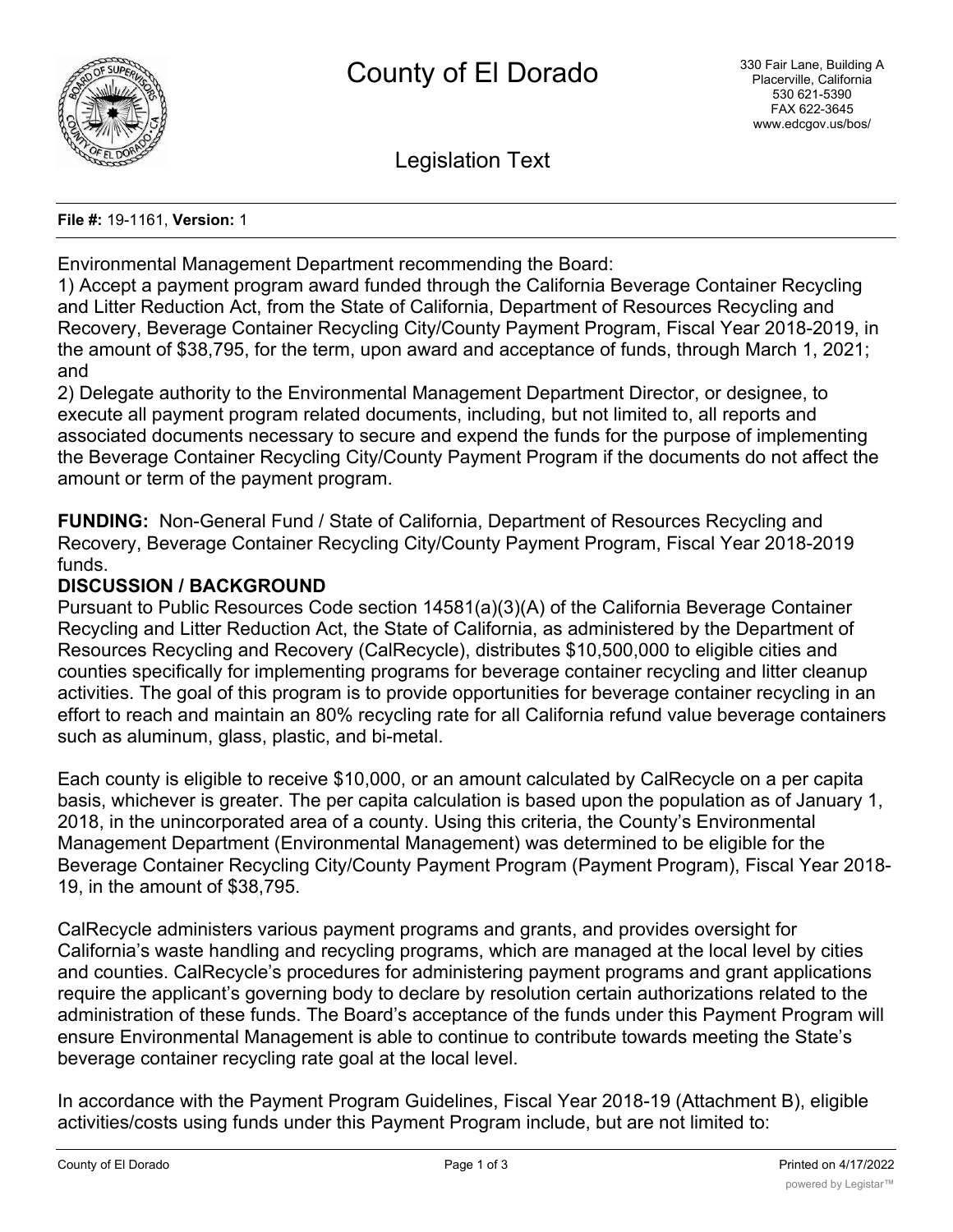- · New or existing curbside recycling programs;
- Neighborhood drop-off recycling programs;
- · Public education promoting beverage container recycling;
- · Litter reduction and cleanup where the waste stream includes beverage containers that will be recycled;
- · Cooperative regional efforts among two (2) or more cities and counties;
- · Other beverage container recycling programs; and
- · Supporting AB 341 Mandatory Commercial Recycling requirements, including:
	- o Infrastructure for businesses to recycle beverage containers;
	- $\circ$  Support for new or existing beverage container recycling programs for multi-family residential dwellings; and
	- o Public education and outreach that includes a beverage container recycling component.

On October 1, 2018, Environmental Management submitted an on-line application and Funding Request Certification to CalRecycle for this Payment Program (Attachment C). On May 7, 2019, notification was received from CalRecycle advising that payments will be issued within approximately six (6) weeks for the Payment Program, Fiscal Year 2018-19, with a term of upon award and acceptance of funds through March 1, 2021 (Attachment D).

In order to achieve the goals established for this Payment Program, Environmental Management intends to use the awarded funds for the following programs and/or activities, including, but not limited to:

- · Providing funding for Environmental Management's litter abatement crew, including the purchase of supplies, for litter cleanup activities on County roadways that regularly contain bottles and cans;
- Providing public education and outreach events at public schools throughout the County utilizing presentations by Eco Hero; and
- · Purchasing and placing beverage container recycling bins at select fuel stations and other areas frequented by the public, such as parks, city/town hubs, marinas, campgrounds, and schools, throughout the County.

In accordance with Board of Supervisors Policy A-6, the Board is the sole authority for accepting grant awards and approving grant agreements. After acceptance of a grant award and approval of the grant agreement, the Board may delegate authority to execute all documents, including, but not limited to, the grant funding agreement, amendments, request for payment, reports, and all other associated documents necessary to secure and implement the approved grant payment program.

The recommended acceptance of these funds authorizes the Environmental Management Director, or designee, to execute all reports and associated documents necessary to secure and expend the funds for the purpose of implementing this Payment Program. Environmental Management will continue to obtain Board approval for the acceptance of all funds pursuant to Board Policy A-6.

# **ALTERNATIVES**

The Board could reject the acceptance of these Payment Program funds. This would result in the